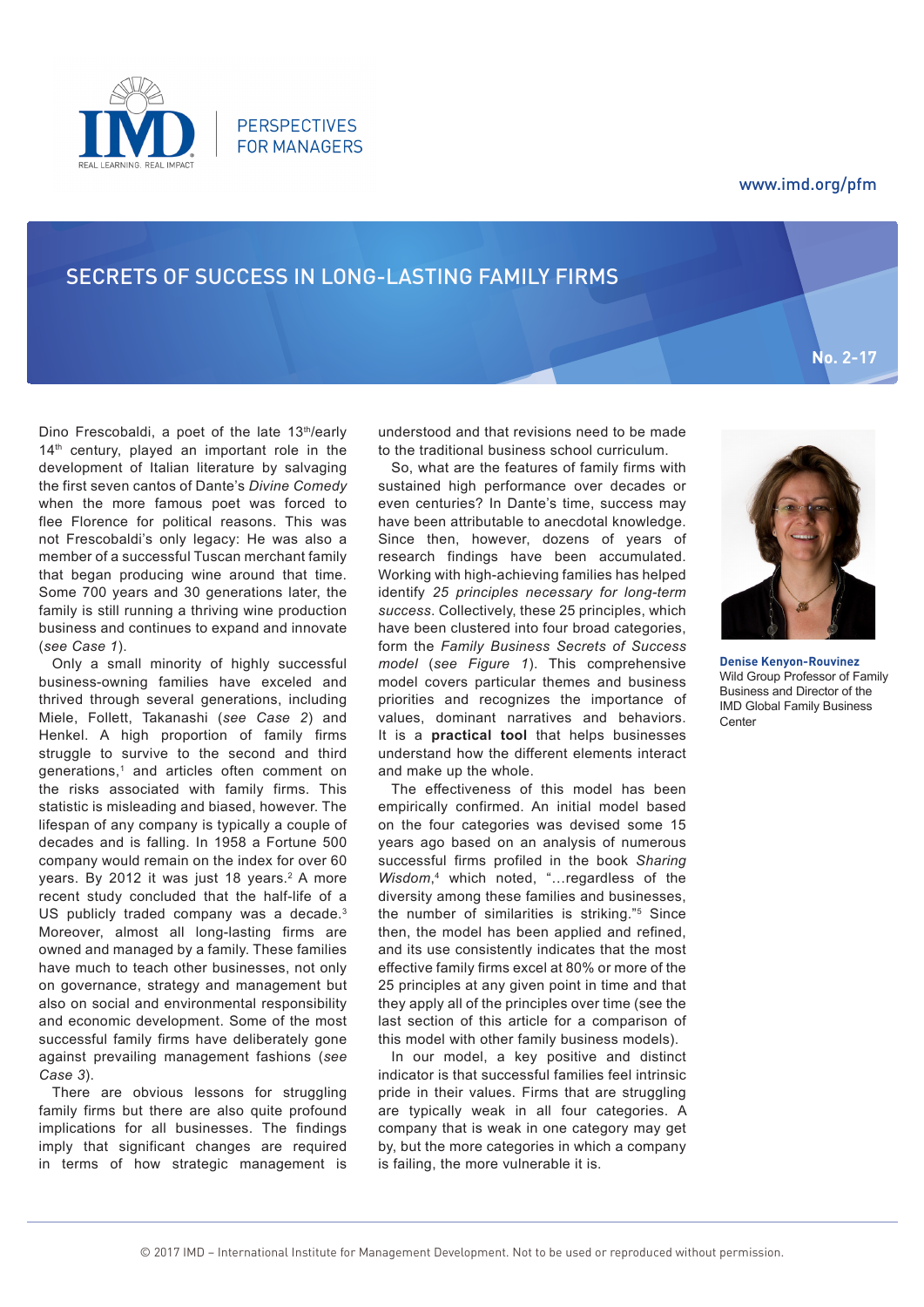*Respecting tradition can help you be innovative.*

*The most successful family firms never make profit maximization their main priority.*

#### **Counterintuitive realities**

These principles are not only difficult, they cover a wide range of areas. Moreover, some of them are counterintuitive. For example, it transpires that respecting tradition can help you be innovative; also, planning for the long term helps nurture innovation. Another example, recently popularized by John Mackey, author of *Conscious Capitalism*, as "the paradox of profit," is that a company does not tend to maximize profits by aiming to do so. Rather, financial rewards come from focusing on products, services and customers. A succession of strong quarters is not always good for the business, as we saw in the most recent credit crisis, especially in risky trades. Smart businessowning families have understood this for centuries and made it one of their unchanging principles.

There is growing evidence demonstrating that ethical conduct can enhance brand reputation and long-term business resilience. One example is Rosabeth Moss Kanter's research on admired and financially successful companies,<sup>9</sup> though this does not yet seem to be widespread knowledge. In practice, especially for publicly quoted firms, executives can come under pressure to abandon a commitment to long-term sustainability if financial results slip even for just a couple of quarters. Some even face takeover threats. At Unilever, for example, Paul Polman has been leading an ethical, sustainable strategy since 2010 yet he now finds himself under pressure from shareholders and analysts to focus on short-term results and ward off takeover threats.10 By contrast, the most successful family firms never make profit maximization their main priority or even one of their top ten.<sup>11</sup>

The principles identified during 25 years of research on successful long-lasting family firms cannot be reduced to a set of competences or "dos" and "don'ts;" they have to be nurtured in a healthy culture. They present a formidable challenge, which explains the disparity between the highest and lowest performing business-owning families. However, they also present an exciting agenda because it becomes evident, through the study of the paradoxical reality, that one does not have to sacrifice ethics to be commercially successful and one does not have to prioritize the business over the family. For the most high-performing family firms, a near-perfect equilibrium between family and business is achieved over time.

The four broad categories into which the 25 principles of high-performing business-owning families are clustered, are:

- 1. Long-term success in the business
- 2. Long-term continuity of the family
- 3. Long-term success in ownership
- 4. What do successful firms do differently today?

Organizing the discussion around these four categories helps create a manageable framework for learning.

#### 1. Long-term success in the business

The principles in this category are *Vision*, *Entrepreneurial Drive*, *Business Skills*, *Employees*, *Ethics*, *Succession Process* and *Adaptability*.

Some of these are closely linked: Companies with strong *Entrepreneurial Drive* are likely to display *Adaptability*. Others may be assumed to be in conflict: Focusing on the needs of employees may temper a company's commitment to entrepreneurial renewal, which could result in redundancies. Similarly, paying attention to *Ethics* is traditionally assumed to collide with commercial objectives and not naturally support *Business Skills*. A dimension of the latter is handling the *Succession Process*, which is most effective when treated as part of the business strategy, rather than as a headhunting transaction, and may involve tough choices.

Firms that enjoy long-term success defy such assumptions, however. They understand that, in order to be entrepreneurial and adaptive, they need to harness the engagement of *Employees*, and that doing the right thing ethically bolsters reputation, trust and, ultimately, the brand. Without trust, held together by a strong *Vision* and sense of purpose, a business struggles. Tough decisions are sometimes necessary, but firms with high engagement and adaptability are better positioned to make them in a way that maximizes opportunities and minimizes the fallout.

#### 2. Long-term continuity of the family

The identified principles in this category are: *Pride, Mutual Support, Strong Values, Social Engagement, Fairness, Ability to Handle Conflict,*  and *Strength in Unit*y.

A highly functional, successful family like the Frescobaldis exudes a quiet self-confidence. Family members may give the impression that their lives are conflict-free; but this is never true of any family – or firm. People in all family firms will, from time to time, have clashing viewpoints on future directions, the role of individuals and so on; in addition, no one is immune to feelings of resentment or jealousy. But high-performing families have the courage to acknowledge the differences and facilitate honest conversations about them. They are not immune to conflict, but they have learned to address it openly and respectfully.

Hence, the *Ability to Handle Conflict*, one of the toughest of the 25 principles, deserves special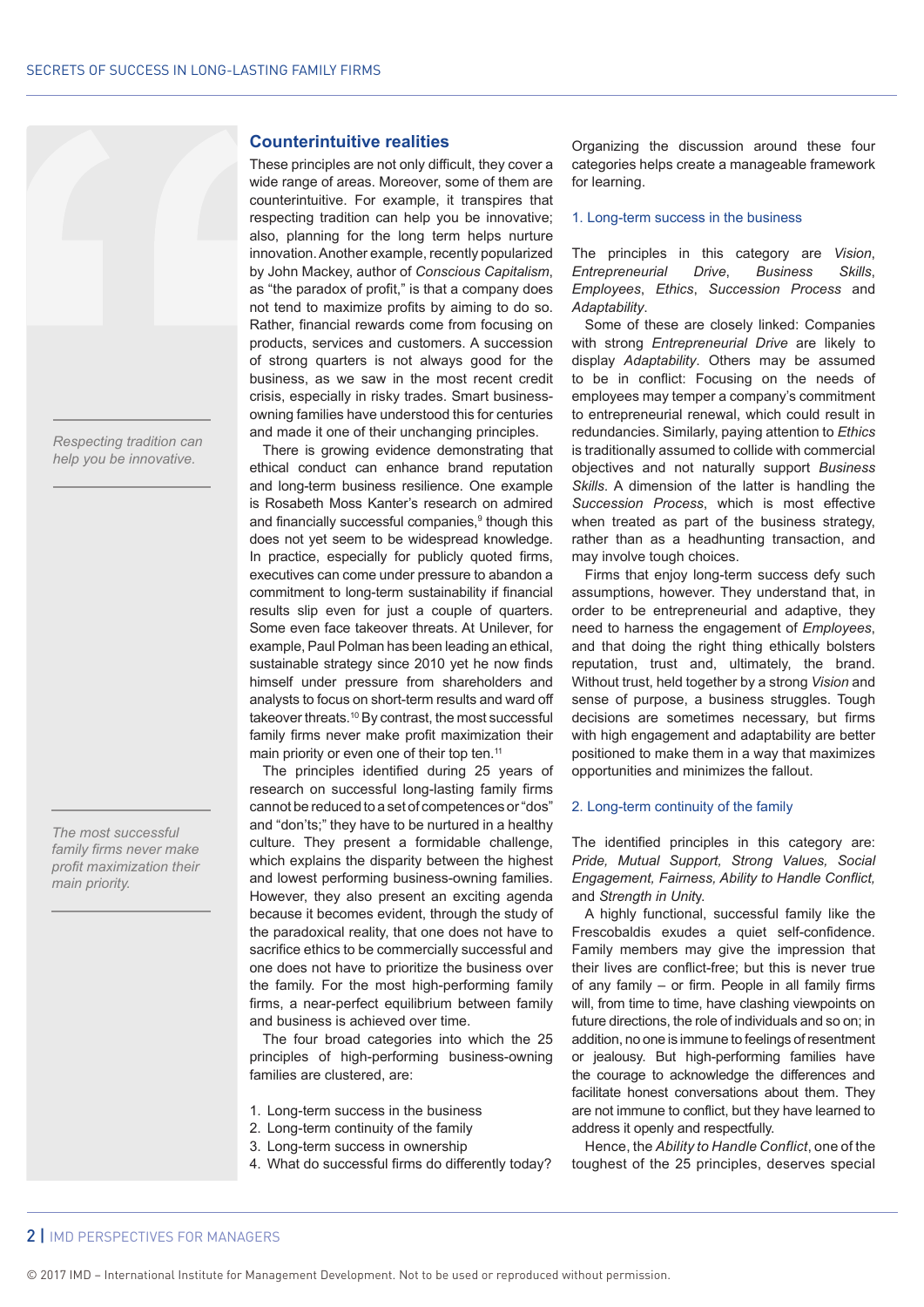## SECRETS OF SUCCESS IN LONG-LASTING FAMILY FIRMS



*One does not have to sacrifice ethics to be commercially successful.*

**Figure 1: Family Business Secrets of Success model: Long-term success based on 25 principles**

attention. Emotions can run high, especially when important matters such as careers, the future of the business and its potential for wealth creation are at stake. So the ability to discuss such issues in an open and rational manner, to come to a negotiated or democratic decision and to attend to the feelings of those who lost the argument, becomes crucial. The principles *Mutual Support* and *Strength in Unity* may appear to be at odds with the practices of tolerating dissent and acknowledging conflicting ideas. However, high-performing families are not seeking a false unity but rather unity of purpose while acknowledging differences of opinion and honoring the principle of *Fairness*. Another advantage of open discussion and a diverse range of views is that they can foster innovation and creative ideas.

It is important to signal the role of *Social Engagement*. The most effective business-owning

families have *Strong Values* and are anchored in their community, with which they share a culture, traditions and long-term friendships. They have *Pride*; they care about the societies that they are a part of, and they understand that a good name and social standing legitimizes the family and its business. They have little intention to leave their place of origin unless forced to do so and are thus naturally inclined to protect their environment and develop a rich cultural life for the well-being of generations to come.

Such families typically engage in charitable activities, though often with a low profile. As well as helping society or the environment, these activities can open up opportunities for family members, including those, for example, who lose out on leadership positions. It is quite common for a family member who feels unsuited to a business executive position to find fulfilment through a leading role in a philanthropic initiative.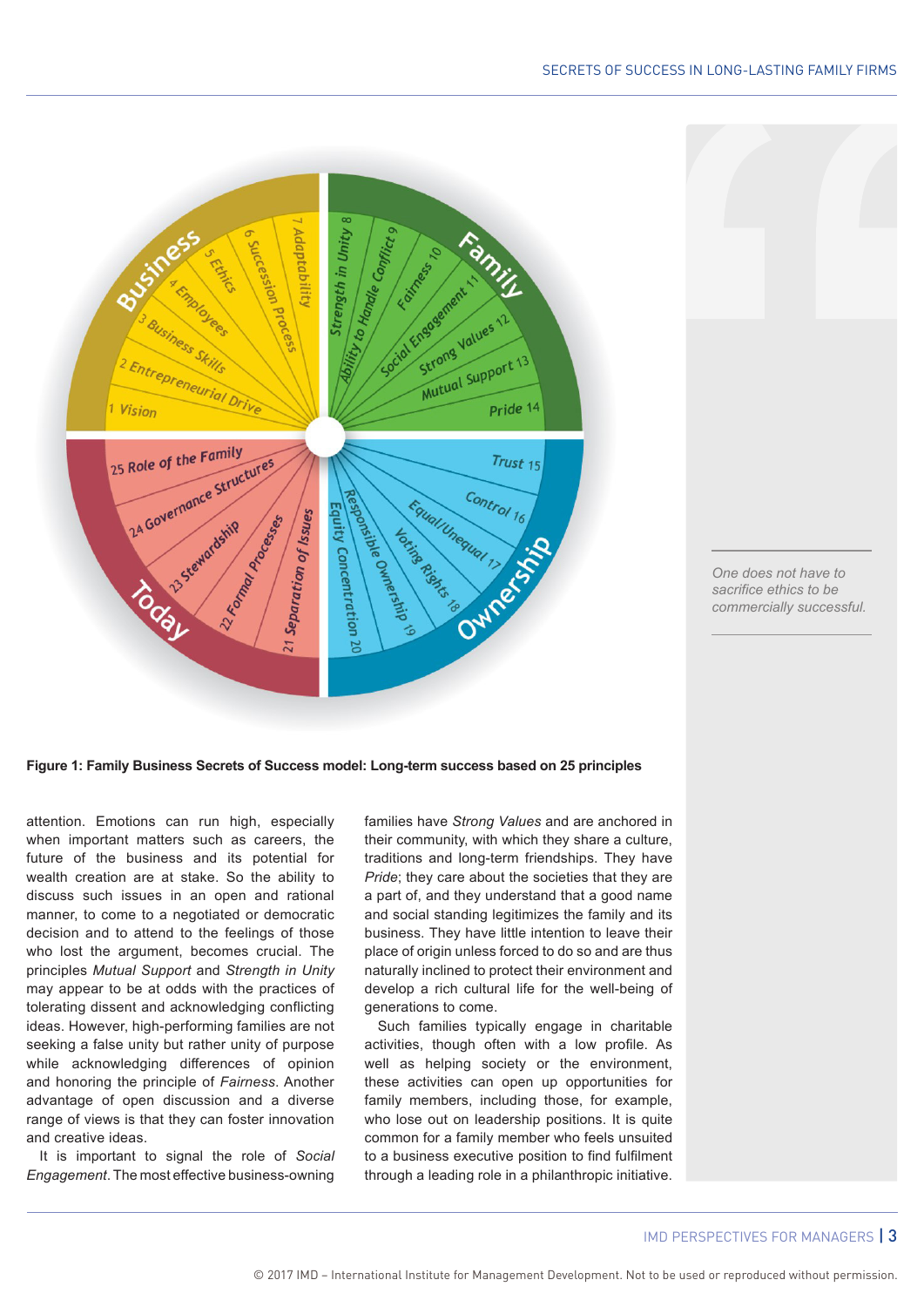*Modesty is, counterintuitively, a natural ally of ambition.* sense of entitlement struggle to survive.

#### 3. Long-term success in ownership

The key principles in this category are: *Trust*, *Control*, the *Equal/Unequal* concept, *Voting Rights*, *Responsible Ownership* and *Equity Concentration*.

One reason that some family firms hit a crisis is a failure to properly and professionally deal with ownership. Clarity on ownership, decision-making and stewardship are all fundamentally important in governing familyowned enterprises. Long-lasting family firms take time to discuss and clarify their values, which inform their strategic choices around sectors, technology and risk appetite. They exercise *Responsible Ownership*, tending to be conservative on debt levels, governing for the *Issues*, so that particular issues of the business long term and caring about employees, society and the environment. They will not compromise those values for short-term gains.

Such family businesses exert honest *Control* through strong values and high levels of *Trust*. They tend to maintain control over major strategic decisions, as active owners, holding on to their vision and values. The distance between ownership and the business is short. There is relatively high *Equity Concentration* – most decisions are taken by the family, even in publicly listed companies.

The *Equal/Unequal* principle refers to the *Voting Rights* practice of one owner, one vote. It deals with a potential problem where inheritance would otherwise result in asymmetric patterns of influence. For example, in a third generation, there may be one child in one branch of the family and six in another, which would lead to the former having far more say if it were in proportion to ownership. But families have also found that the practice encourages good governance. Their principle is simple and clear: the most able person takes the leadership role, not the one with the most shares; the wisdom of the collective decides, not the majority owner. This directly counters the prejudice that a family firm discourages meritocracy because it is prone to nepotism; in the highest-performing examples, a sense of duty to the family and its values encourages the appointment of the most qualified leadership.

#### 4. What do they do differently today?

The fourth dimension of attributes relates to how high-performing family firms distinguish the 21<sup>st</sup> century.

In contrast, families that exhibit arrogance or a and renew themselves. The five key areas are: S*eparation of Issues*, *Formal Processes*, *Stewardship*, *Governance Structures* and *Role of the Family*.

> Long-lasting families transmit values orally by living close to one another, sharing anecdotes that teach the history and keep their values alive; they know that the *Role of the Family* is central. They are, however, humble in admitting that they managed to thrive for centuries without a formal process in place. Today, that is, within the past 25 years, family members are more widely spread both geographically and in the knowledge they have acquired. Many of them operate over several countries or continents. They implemented the *Governance Structures* and *Formal Processes* that the business needed to ensure good *Stewardship*. They have learned the importance of *Separation of*  and the family, though often closely linked, can be identified and addressed independently. The result is that they typically have just enough structure to support the business and the family, without becoming overly complex and bureaucratic.

## **Conclusion**

In keeping with the principle of paradox, a clear finding from the research is that the most successful business-owning families do not put profit-maximization first. When you spend time with them, you notice that they have an intense pride for the business and its history. They also have a really deep sense of family, unity and mutual support. They have a strong sense of self; they do not try to be someone else. Their self-confidence is discreet because they know that arrogance comes before a fall and that modesty is, counterintuitively, a natural ally of ambition.

The implications for those seeking to emulate the most successful family firms – whether or not they are a family firm – are profound. There are, however, no easily imitable competences. Success is more about character and resilience. Aristotle defined three dimensions of human intelligence: *episteme* (intellect), *techne* (craft) and *phronesis* (practical wisdom and ethical values). It is clear that, for decades, business schools have taught the first two to the exclusion of the third. It is equally clear, from the evidence based on the most highly effective family firms, that Aristotle was right that phronesis ought to be given equal parity in business education in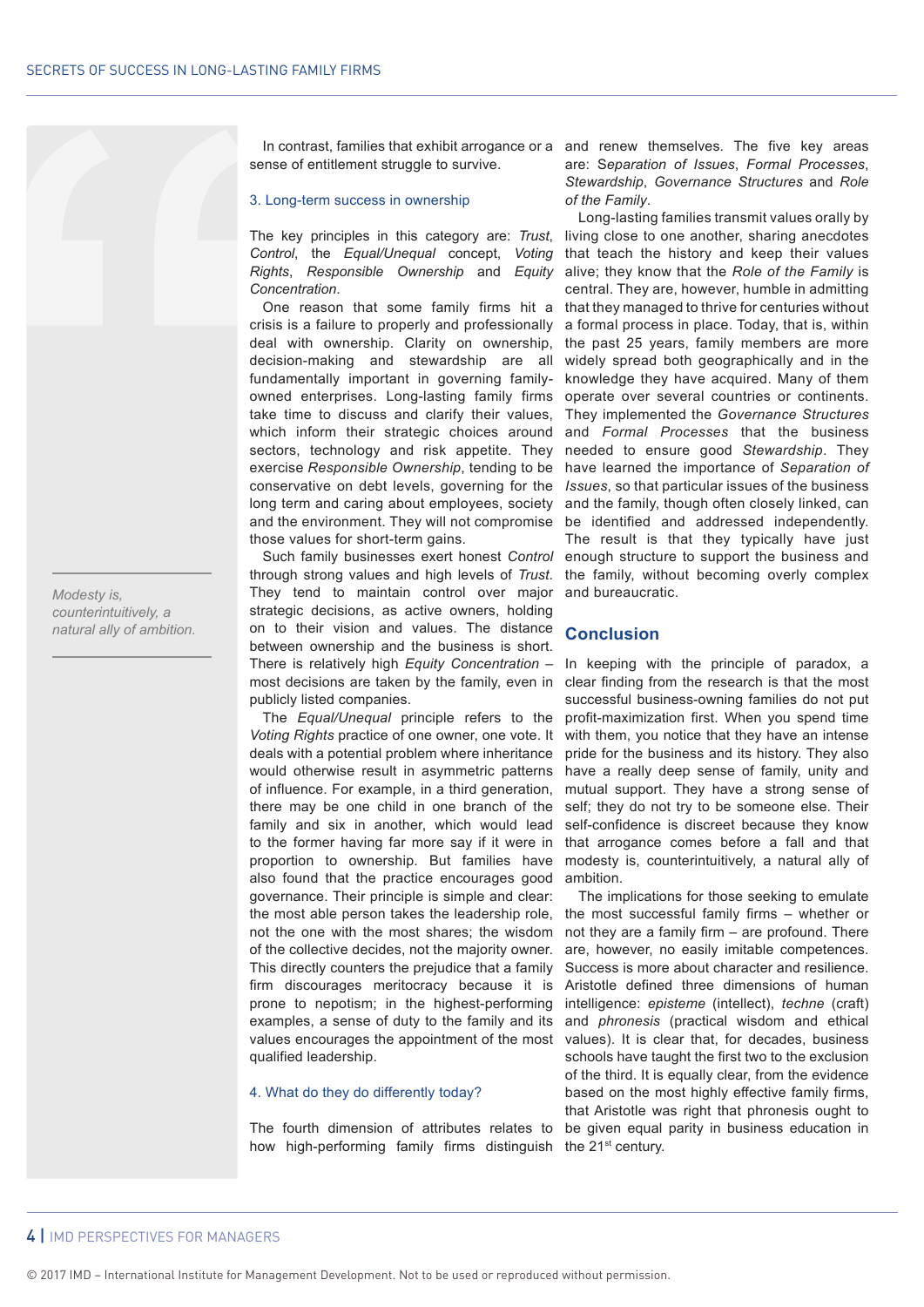There is a direct inheritance from Tuscan merchants of the middle ages to the modern Frescobaldi international company. For 700 years and 30 generations, wine production has been at the heart of the business. It was commited to sustainable agriculture even before environmental concerns became fashionable; when you are managing with the needs of future generations in mind, this comes naturally. In the 29<sup>th</sup> generation, ownership and leadership were extended from the firstborn son to a highly talented sibling group. Opening up ownership and leadership in this way has supported expansion in the regions the company supplies to cover more than 60 countries, and it has successfully diversified into restaurants and wine bars. In 2014 it entered the tourism industry, offering tourist accommodation in some of its outstanding properties in the family's Tuscan heartland, in the village of Pomino, close to the family's Nipozzano castle.

The family is always looking to innovate. Marchese Dino Frescobaldi, of the  $29<sup>th</sup>$  generation, warned against complacency: "Our family business has had notable success. But nothing could be more wrong than to think that the main and final choices have now been made and that the problems have been resolved once and for all. Other choices and other decisions await us.<sup>"6</sup>

The Takanashi family is part of the Kikkoman family business empire (famous around the world for its soy sauce), which was created by the merger of seven family firms in 1917. The modern form of the company is the Marujin Corporation, established in 1956, but the family has been successful in business for centuries. Its ancestry can be traced back to the 12<sup>th</sup> century, and it has been involved in soy sauce related industries since 1661.

Marujin Corporation developed a particular expertise in bottling and distribution. The year it was founded it won the contract to distribute Coca Cola in Japan. Since then, it has added other food and beverage related businesses.

The family's values were set down in the  $17<sup>th</sup>$  century and are still respected today. They include: Kindness to each other within the family and to those of lower social status; Do not be lazy; Do not tell lies or gamble. There is also the guidance that one should devote oneself to family rather than to self, and "never abandon or look down on people." It is striking that all the principles are moral, not commercial.7

According to the orthodox management education of the past few decades, Miele has done everything wrong. In the 1970s it specialized in household appliances when the trend was to diversify. In the 1990s and 2000s, it refused to outsource manufacturing operations when cheaper locations became viable and competitors were rushing to do so. It invested even more in training its loyal, Germanybased staff when the trend was to downsize and cut costs. After 117 years, it remains a thriving, hi-tech manufacturing firm, with \$4 billion of revenues and exports to 47 countries.

It is strategically bold and confident and it successfully renews its entrepreneurial spirit to enable it to implement its strategies. Miele exhibits all or most of the principles in the *Family Business Secrets of Success model*, all or most of the time. One can clearly observe visionary leadership, entrepreneurial flair, a long-term perspective and continual strategic thinking and renewal. One can also observe collective pride in the family's adherence to unchanging values: commitment to the community and its employees and refusal to sacrifice its ethos for short-term gains or to follow a fad. One can also observe a high concentration of ownership as well as an extreme closeness of the family to the firm.

Dr Peter Zinkann, third generation member and former co-managing director, likened running a successful company to being the conductor of an orchestra: "Miele's success cannot be attributed solely to marketing efforts and senior management; it is the success of the *whole* company. ... What really matters is not merely being different, but rather being *coherent* in the ways we differ. Everything must fit together like the notes in a beautiful piece of music. A single false note in a Mozart string quartet would destroy the overall harmony."8

# **Case 1: Frescobaldi**

# **Case 2: Takanashi**

## **Case 3: Miele**